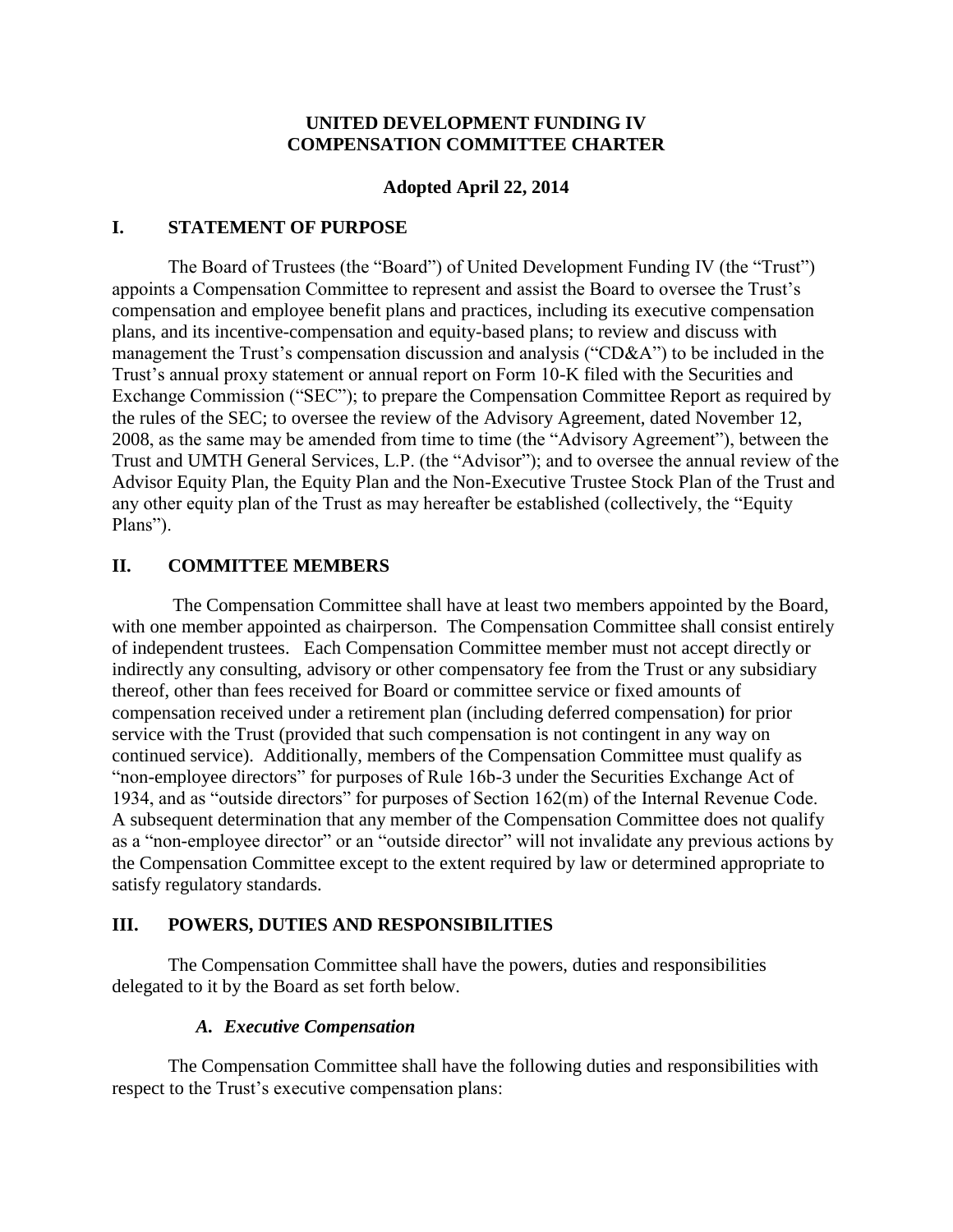(a) To review at least annually the goals and objectives of the Trust's executive compensation plans, and recommend that the Board amend, these goals and objectives if the Compensation Committee deems it appropriate.

(b) To review at least annually the Trust's executive compensation plans in light of the Trust's goals and objectives with respect to such plans, and, if the Compensation Committee deems it appropriate, adopt, or recommend to the Board the adoption of, new, or the amendment of existing, executive compensation plans.

(c) To the extent that the Trust is responsible for paying the compensation and/or any other employee benefits of the Chief Executive Officer, to evaluate annually the performance of the Chief Executive Officer in light of the goals and objectives of the Trust's executive compensation plans, and, either as a Committee or together with the other independent trustees (as directed by the Board), determine and approve the Chief Executive Officer's compensation level based on this evaluation. In determining the long-term incentive component of the Chief Executive Officer's compensation, the Compensation Committee shall consider all relevant factors, including the Trust's performance and relative shareholder return, the value of similar awards to chief executive officers of comparable companies, and the awards given to the Chief Executive Officer of the Trust in past years. The Compensation Committee may discuss the Chief Executive Officer's compensation with the Board if it chooses to do so. The Chief Executive Officer may not be present during voting or deliberations on his or her compensation.

(d) To the extent that the Trust is responsible for paying the compensation and/or any other employee benefits of any of its executive officers (other than the Chief Executive Officer), to evaluate annually the performance of such executive officers of the Trust in light of the goals and objectives of the Trust's executive compensation plans, and make recommendations to the Board with respect to either as a Committee or together with the other independent trustees (as directed by the Board), determine and approve the compensation of such other executive officers. To the extent that long-term incentive compensation is a component of such executive officer's compensation, the Compensation Committee shall consider all relevant factors in determining the appropriate level of such compensation, including the factors applicable with respect to the Chief Executive Officer.

(e) To evaluate annually the appropriate level of compensation for Board and Committee service by non-employee trustees.

(f) To review and approve any severance or termination arrangements to be made with any executive officer of the Trust.

(g) To perform such duties and responsibilities as may be assigned to the Board or the Compensation Committee under the terms of any executive compensation plan.

(h) To review perquisites or other personal benefits to the Trust's executive officers and trustees and recommend any changes to the Board.

(i) To review and discuss with management the Trust's CD&A, and based on that review and discussion, to recommend to the Board that the CD&A be included in the Trust's annual proxy statement or annual report on Form 10-K.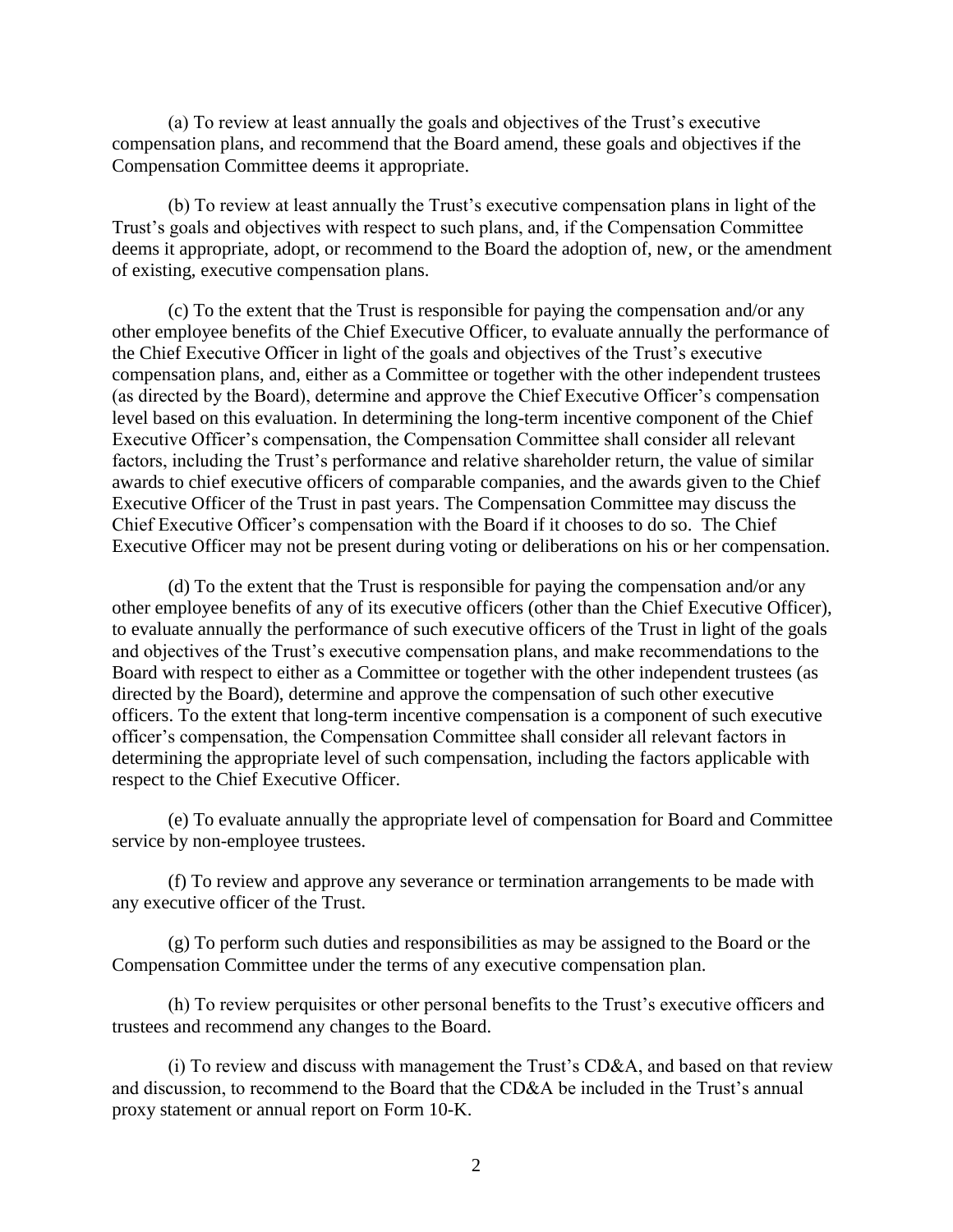(j) To prepare the Compensation Committee Report in accordance with the rules and regulations of the SEC for inclusion in the Trust's annual proxy statement or annual report on Form 10-K.

(k) To review the description of the Compensation Committee's processes and procedures for the consideration and determination of executive and trustee compensation to be included in the Trust's annual proxy statement.

# *B. General Compensation and Employee Benefit Plans*

The Compensation Committee shall have the following duties and responsibilities with respect to the Trust's general compensation and employee benefit plans, including incentive compensation and equity-based plans:

(a) To review at least annually the goals and objectives of the Trust's general compensation plans and other employee benefit plans, including incentive compensation and equity-based plans (including, but not limited to, the Equity Plans) and amend, or recommend that the Board amend, these goals and objectives if the Compensation Committee deems it appropriate.

(b) To review at least annually the Trust's general compensation plans and other employee benefit plans, including incentive-compensation and equity-based plans, in light of the goals and objectives of these plans, and recommend that the Board amend these plans if the Compensation Committee deems it appropriate.

(c) To review all equity-compensation plans to be submitted for shareholder approval and to review and, in the Compensation Committee's sole discretion, approve all equitycompensation plans that are exempt from such shareholder approval requirement.

(d) To perform such duties and responsibilities as may be assigned to the Board or the Compensation Committee under the terms of any compensation or other employee benefit plan, including any incentive-compensation or equity-based plan.

### *C. Advisory Agreement Review*

The Compensation Committee shall evaluate annually the performance of the Advisor in light of the goals and objectives of the Company and the terms of the Advisory Agreement, taking into account such factors as the Compensation Committee shall consider relevant, and report to the Board the Compensation Committee's views regarding the performance by the Advisor.

### **IV. SUBCOMMITTEES**

The Compensation Committee may delegate its duties and responsibilities to one or more subcommittees, consisting of at least two members of the Committee, as it determines appropriate.